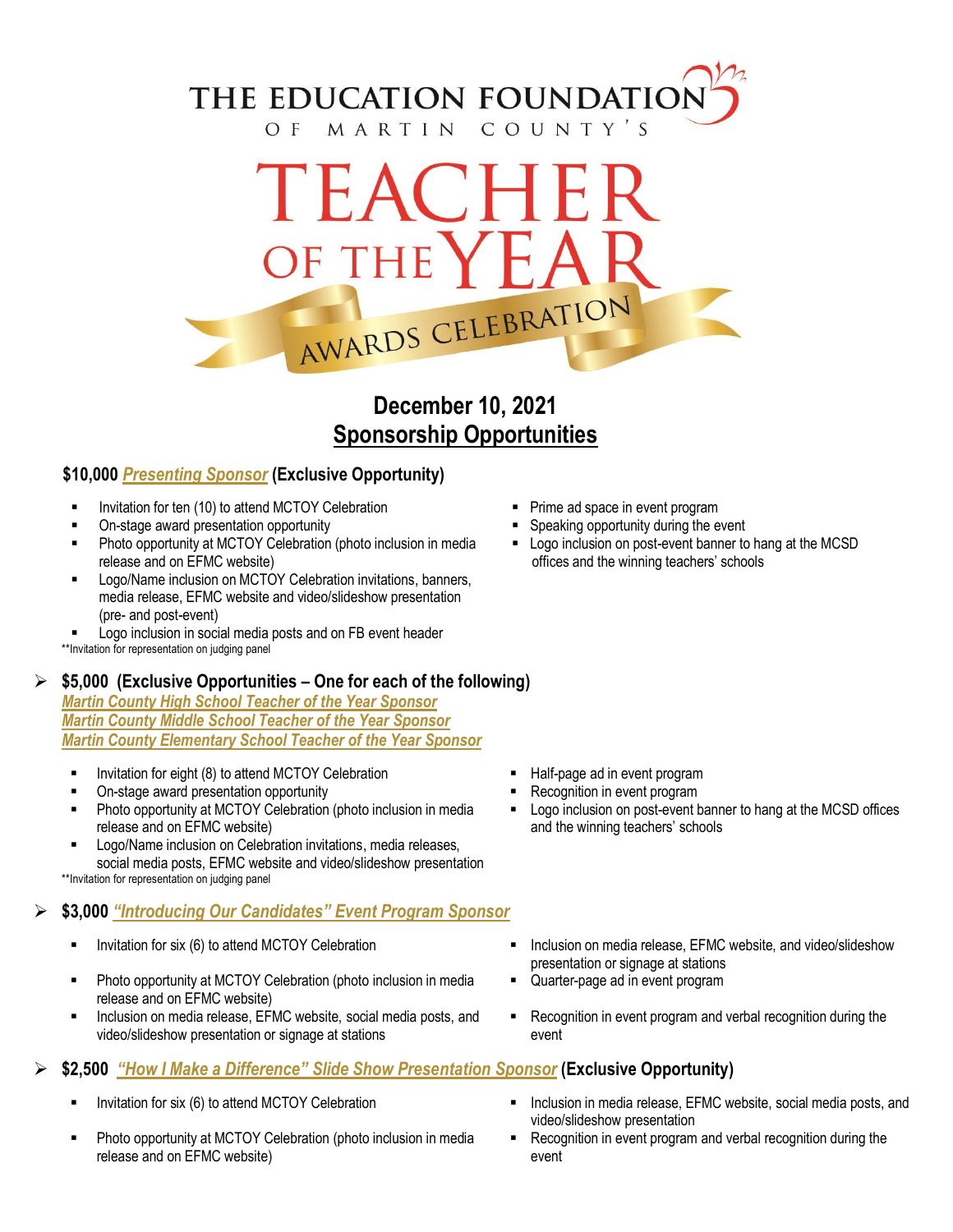#### **\$2,000** *"Capture the Moment" Photography Sponsor*

- Invitation for four (4) to attend MCTOY Celebration **Internation CELA COVERT** Inclusion on EFMC website
- Recognition in event program and in social media posts **•** Verbal recognition during the event

#### **\$1,500** *"Get Down" DJ / Entertainment Sponsor or "Bring on the Fun" Festivities Sponsor*

- 
- Inclusion in media release and EFMC website **Verbal recognition during the event** verbal recognition during the event

#### **\$1,000** *"Thank You, Teachers" Sponsorship*

- 
- Inclusion in media release and EFMC website **Verbal recognition during the event** verbal recognition during the event
- **\$850** *"Insuring My New Wheels" Auto Insurance Sponsor* *or "Food For Thought" Appetizer/Snack Station Sponsor*
	-
	- Inclusion in media release and EFMC website **Verbal recognition during the event**

#### **\$500** *"Wet Your Whistle" Beverage Station Sponsor*

- Invitation for two (2) to attend MCTOY Celebration **Inclusion on EFMC website** Inclusion on EFMC website
- **Logo inclusion on signs placed at beverage station tables**  Recognition in event program and in social media posts

#### *\$250 School Sponsor (Limited opportunity)*

#### **Elementary Schools**

- Bessey Creek Elementary School
- Citrus Grove Elementary School
- **EXECT** Crystal Lake Elementary School
- Felix A. Williams Elementary School
- **Hobe Sound Elementary School**
- J.D. Parker School of Science, Math, and Technology
- Jensen Beach Elementary School
- **Palm City Elementary School**
- Pinewood Elementary School
- Port Salerno Elementary School
- **EXEC** SeaWind Elementary School
- **Treasure Coast Classical Academy**
- **Warfield Elementary School**

#### **Prize Package Donors**

- Recognition at event (additional benefits available depending on dollar value of prizes)
- We are accepting donations towards Prize Packages for each of our nominees (one from each school site), each of our three (3) category winners (elementary school teacher, middle school teacher, and high school teacher), and our grand prize winner – Martin County Teacher of the Year. Cash donations, classroom grants, gift certificates, and in-kind donations are appreciated.

#### **In-kind contributors**

We are also seeking in-kind contributions in the following categories: **Public Relations, Printing, and Graphic Design**

#### **To secure a sponsorship opportunity, please visit**

[https://www.educationfoundationmc.org/p/157/sponsor-information.](https://www.educationfoundationmc.org/p/157/sponsor-information)

#### Printing deadlines permitting.

**\*\*Please read our intentions at the end of the document.**

For additional information, please email Lisa Rhodes at [LRhodes@EducationFoundationMC.org.](mailto:LRhodes@EducationFoundationMC.org)

#### **Thank you for supporting educational excellence in Martin County!**

- 
- 
- Invitation for four (4) to attend MCTOY Celebration **Recognition in event program and in social media posts** 
	-
	- Invitation for four (4) to attend MCTOY Celebration **Recognition in event program and in social media posts** 
		-
- Invitation for two (2) to attend MCTOY Celebration **Recognition in event program and in social media posts** 
	-
	-
	-
- Signage on corresponding school table Name/Logo inclusion in social media posts

#### **Middle Schools**

- Dr. David L. Anderson Middle School
- Hidden Oaks Middle School
- **Indiantown Middle School**
- Murray Middle School
- Stuart Middle School

#### **High Schools**

- Jensen Beach High School
- **Martin County High School**
- South Fork High School
- **Specialized Schools**
- Hope Center for Autism
- Riverbend Academy
- Willoughby Learning Center